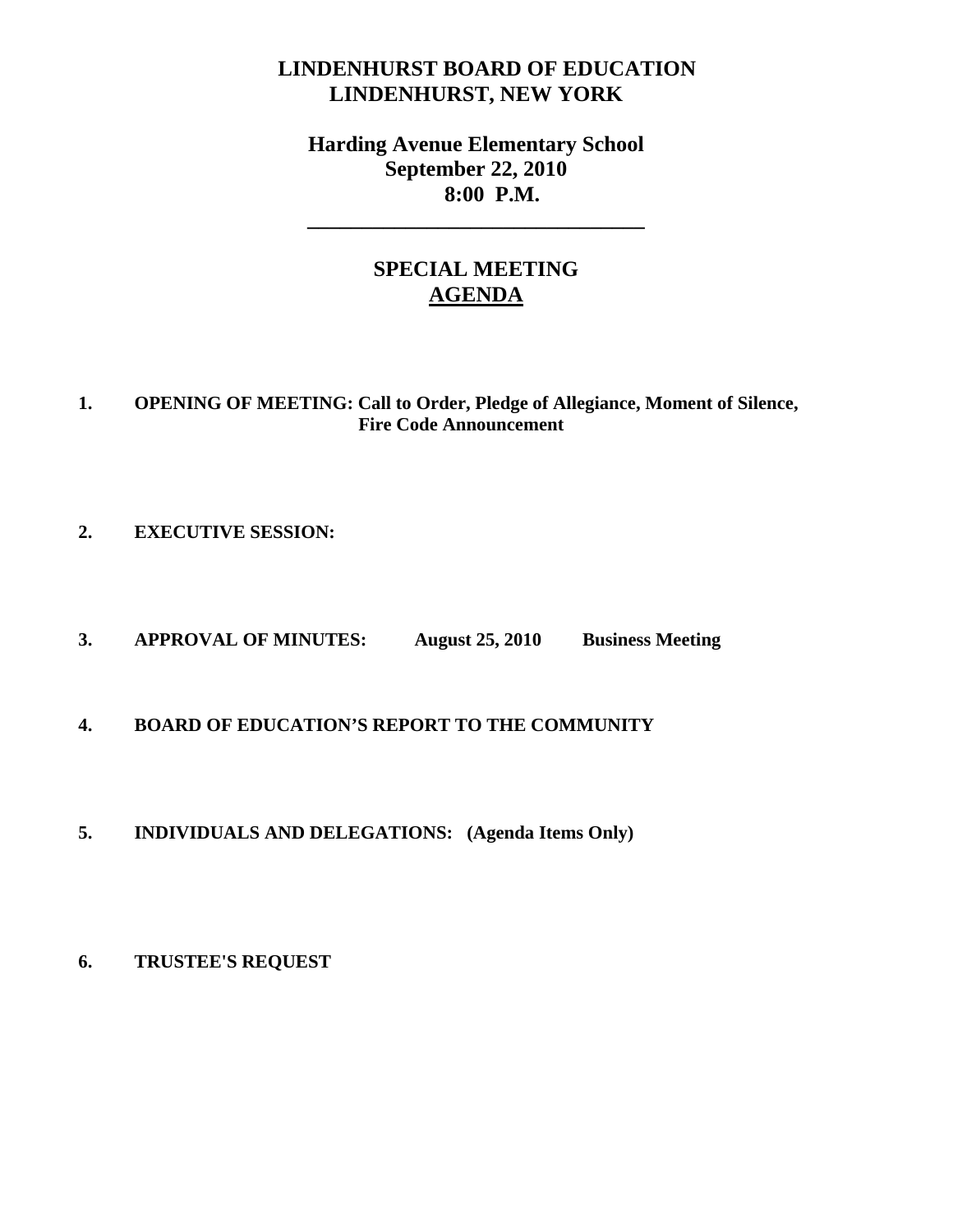## **7. SUPERINTENDENT'S RECOMMENDATIONS**

#### **a. Recommendation: REINSTATEMENT OF POSITIONS**

 Recommended Action: Upon a motion made by \_\_\_\_\_\_\_\_\_\_\_\_\_\_\_\_\_\_\_, Seconded by \_\_\_\_\_\_\_\_\_\_\_\_\_\_\_, the following resolution is offered

RESOLVED that the Board of Education, upon the recommendation of the Superintendent, reinstates the positions in the following tenure areas which were abolished on June 30, 2010.

BE IT FURTHER RESOLVED, that the teacher having the most seniority in the system within the tenure area of the positions shall be recalled effective September 8, 2010:

**English** 

Tara Moore

Vote on the motion: Yes:

No:

Abstained:

Motion carried/defeated.

## **b. Recommendation: TAX LEVY**

 Recommended Action: Upon a motion made by \_\_\_\_\_\_\_\_\_\_\_\_\_\_\_\_\_\_\_, Seconded by \_\_\_\_\_\_\_\_\_\_\_\_\_\_\_\_\_, the following resolution is offered

RESOLVED that the Board of Education, upon the recommendation of the Superintendent, Adopts a Tax Levy of \$81,214,390.00 for the 2010-2011 school year, supporting a budget of \$137,091,637.00. Based upon this, the estimated tax rate will be 181.40 per \$100 of the assessed value.

See enclosed.

Vote on the motion: Yes:

No:

Abstained:

Motion carried/defeated.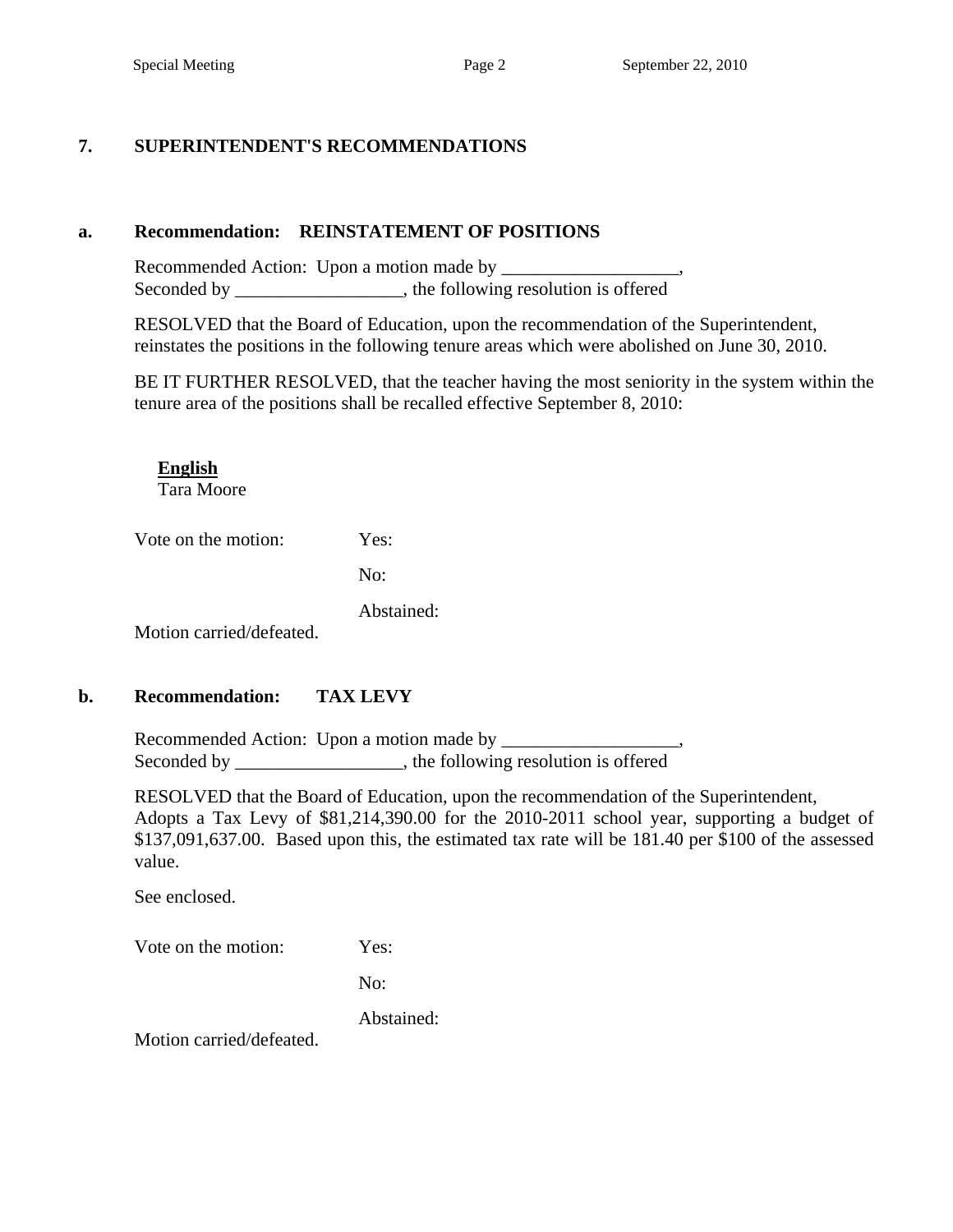### **c. Recommendation: NYSED Kellum Rental 2010-2011**

 Recommended Action: Upon a motion made by \_\_\_\_\_\_\_\_\_\_\_\_\_\_\_\_\_\_\_, Seconded by \_\_\_\_\_\_\_\_\_\_\_\_\_\_\_\_, the following resolution is offered

RESOLVED that the Board of Education, upon the recommendation of the Superintendent, Authorizes the Board President to extend the current lease with New York State Education Department for the 2011-11 school year for the rental of 2,601 square feet at the Kellum Street School, effective July 1, 2010 to June 30, 2011 at a fee of \$61,081.65 per year.

Note: see enclosed

Vote on the motion: Yes:

No:

Abstained:

Motion carried/defeated.

#### **d. Recommendation: FIELD TRIPS**

Recommended Action: Upon a motion made by \_\_\_\_\_\_\_\_\_\_\_\_\_\_\_ Seconded by \_\_\_\_\_\_\_\_\_\_\_\_\_\_\_, the following resolution is offered

 RESOLVED that the Board of Education, upon the recommendation of the Superintendent, Approves the following field trip(s):

#### **High School**

| September 29, 2010<br>Wednesday<br>Note: See enclosed. |            | Science students in $11th$ and $12th$ grades will travel to<br>Venetian Shores to participate in beach clean-up,<br>kayak the local waterways and collect organisms for<br>classroom study. Students will be<br>transported via bus. |
|--------------------------------------------------------|------------|--------------------------------------------------------------------------------------------------------------------------------------------------------------------------------------------------------------------------------------|
| Vote on the motion:                                    | Yes:       |                                                                                                                                                                                                                                      |
|                                                        | No:        |                                                                                                                                                                                                                                      |
| Motion carried/defeated.                               | Abstained: |                                                                                                                                                                                                                                      |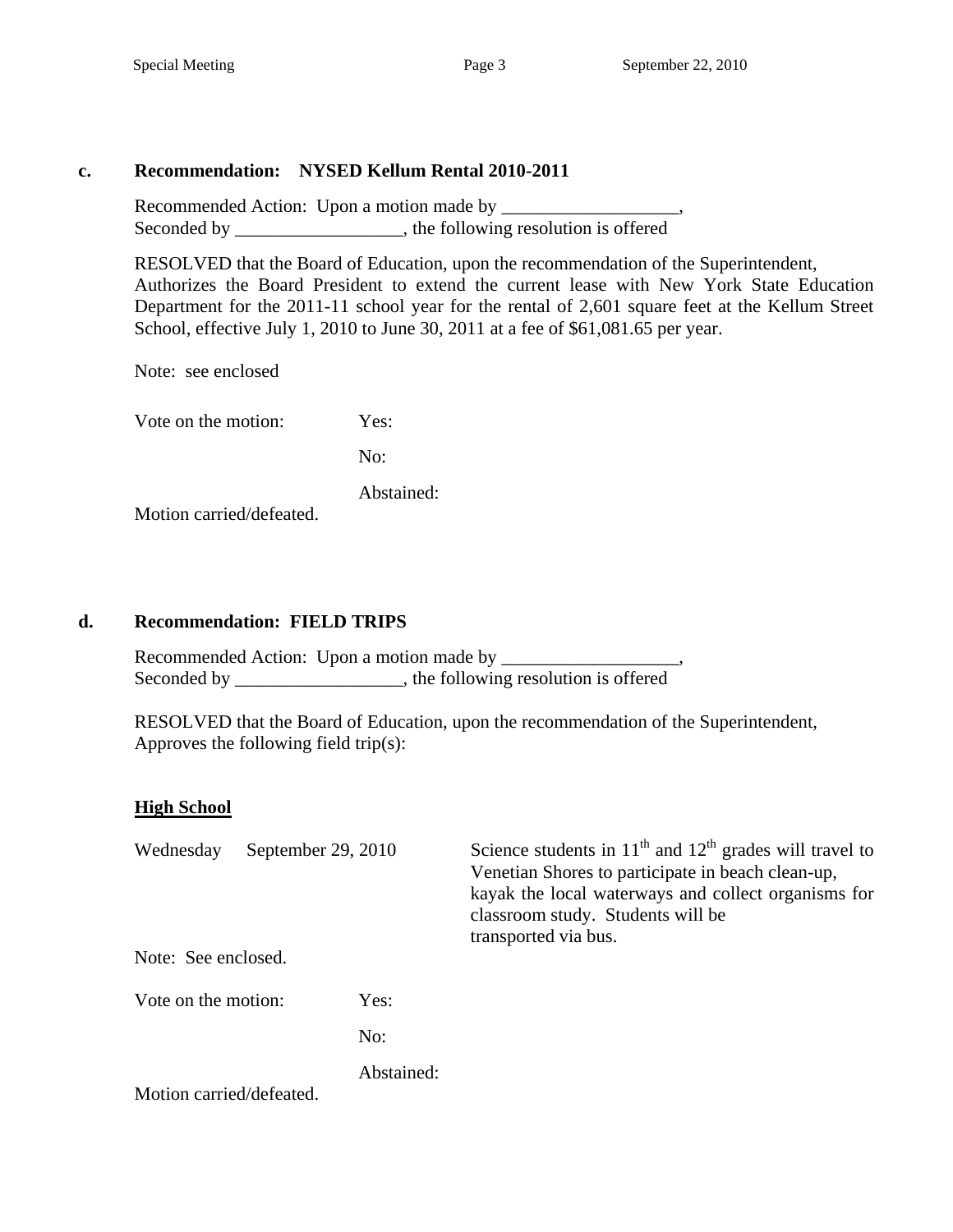#### **e. Recommendation: OBSOLETE EQUIPMENT**

Recommended Action: Upon a motion made by seconded by \_\_\_\_\_\_\_\_\_\_\_\_\_\_\_, the following resolution is offered

 RESOLVED that the Board of Education, upon the recommendation of the Superintendent approves the disposal of the following books:

 **HIGH SCHOOL -** 1 Football chute (Training equipment)

 **MIDDLE TURF -** 1 Set Field Hockey goals

Note: See enclosed

Vote on the motion: Yes:

No:

Abstained:

Motion carried/defeated

## **f. Recommendation: DISTRICT CLERK**

Recommended Action: Upon a motion made by \_\_\_\_\_\_\_\_\_\_\_\_\_\_\_\_\_\_\_, seconded by \_\_\_\_\_\_\_\_\_\_\_\_\_\_, the following resolution is offered

 RESOLVED that the Board of Education, upon the recommendation of the Superintendent re-appoints Mary Lou Gates as District Clerk from September 1, 2010 to June 30, 2011 for an adjusted annual stipend of \$10,000.00 (pro-rated)

Vote on the motion: Yes:

No:

Abstained:

Motion carried/defeated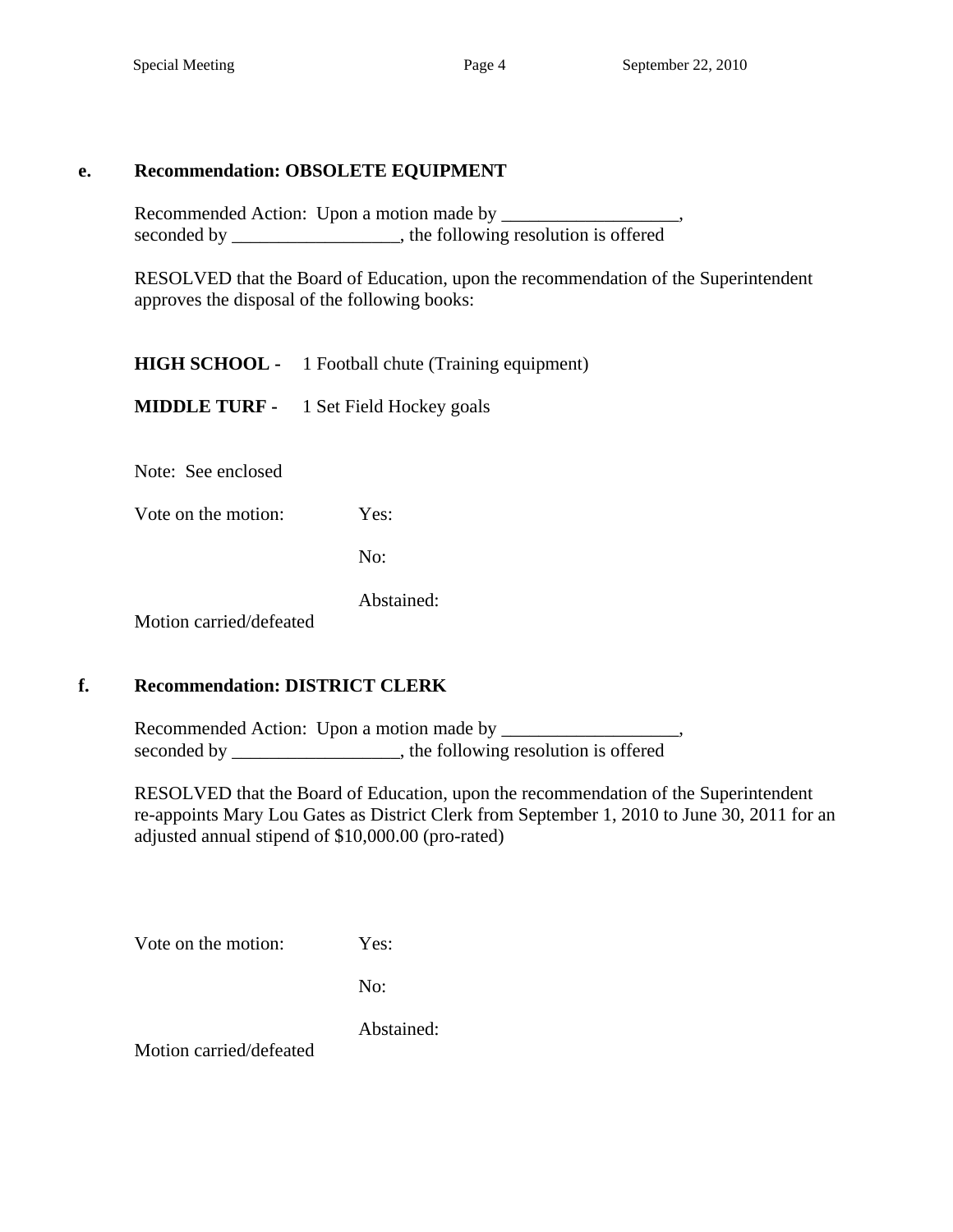## **g. RECOMMENDATION – BOARD POLICY 3230 TABLE OF ORGANIZATION**

### **Second Reading – Vote to be taken**

### **A new board policy or revision of current board policy requires two readings.**

Recommended Action: Upon a motion made by \_\_\_\_\_\_\_\_\_\_\_\_\_\_\_\_\_, Seconded by \_\_\_\_\_\_\_\_\_\_\_\_\_\_, the following is offered for a second reading:

Vote on the motion: Yes:

No:

Abstained:

Motion carried/defeated.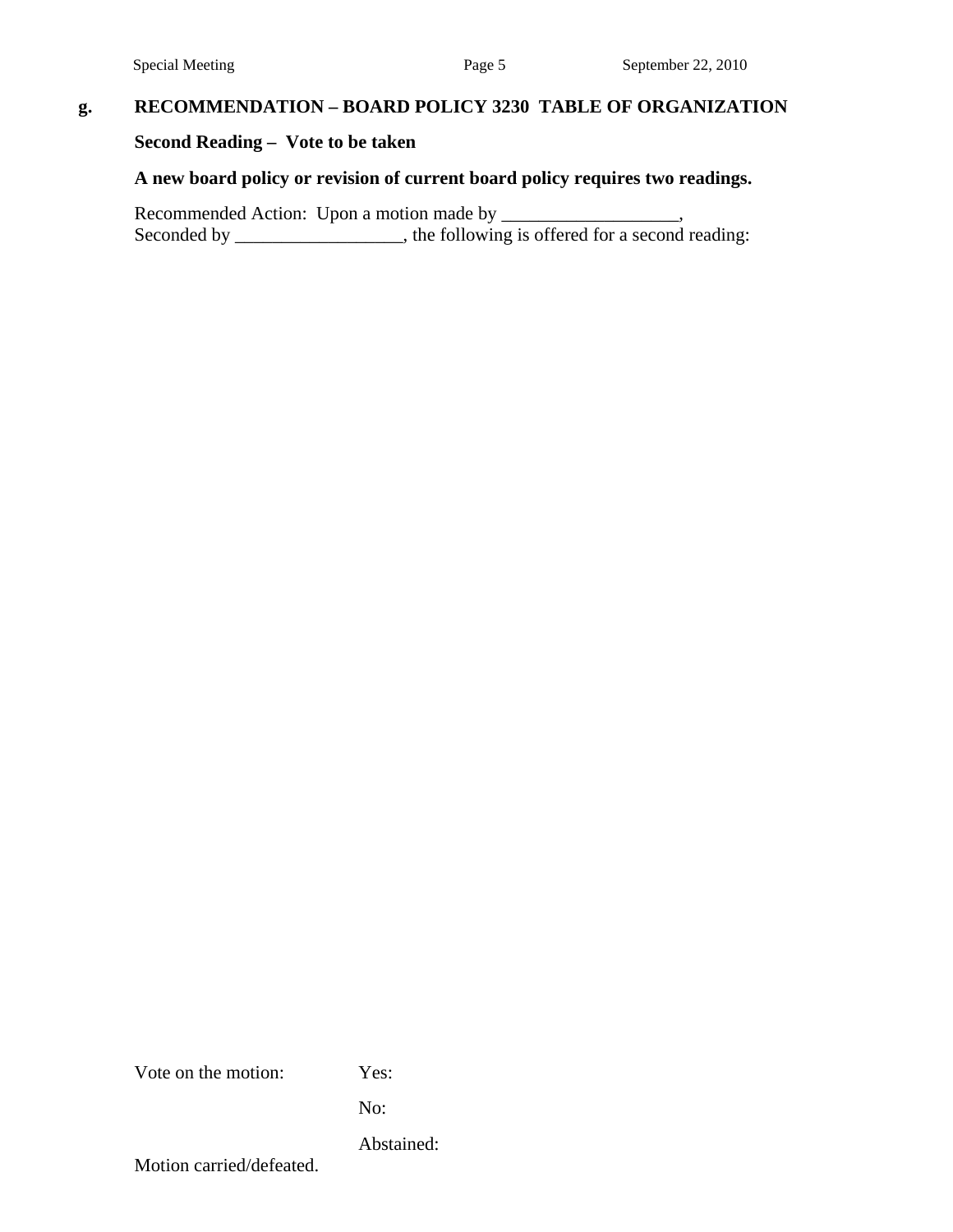# **8. SCHEDULES**

| Schedule | $A-1$  | No. 3-S         | <b>Athletic Supervision</b>                                          |
|----------|--------|-----------------|----------------------------------------------------------------------|
| Schedule | $A-1$  | No. 6           | Personnel, Instructional Resignations &<br>Terminations              |
| Schedule | $A-2$  | No. 4           | Personnel, Instructional Leave of Absence                            |
| Schedule | $A-3$  | No. 12          | Personnel, Instructional Appointments                                |
| Schedule | $A-3$  | No. 13          | Personnel, Instructional Appointments                                |
| Schedule | $AS-1$ | No. 3           | Substitute Personnel, Instructional<br>Resignations & Terminations   |
| Schedule | $AS-3$ | No. 4           | <b>Substitute Personnel Appointments</b>                             |
| Schedule | $B-1$  | <b>No. PT4</b>  | Non-instructional Personnel -<br><b>Resignations or Terminations</b> |
| Schedule | $B-2$  | <b>No. PT4</b>  | Non-instructional Personnel -<br>Leave of Absence                    |
| Schedule | $B-3$  | <b>No. PT 4</b> | Non-instructional Appointments<br>Part-Time                          |
| Schedule | $B-3$  | No. S-3         | Non-instructional Appointments<br><b>Substitute Personnel</b>        |
| Schedule | $B-3$  | No. 5           | Non-instructional Personnel Appointments                             |
| Schedule | D      | No. 13          | <b>Pupil Personnel Services</b>                                      |
| Schedule | G      | No. 5           | Approval of RFP                                                      |
| Schedule | OA/C   | No. 8           | <b>Outside Agencies/Consultants</b>                                  |